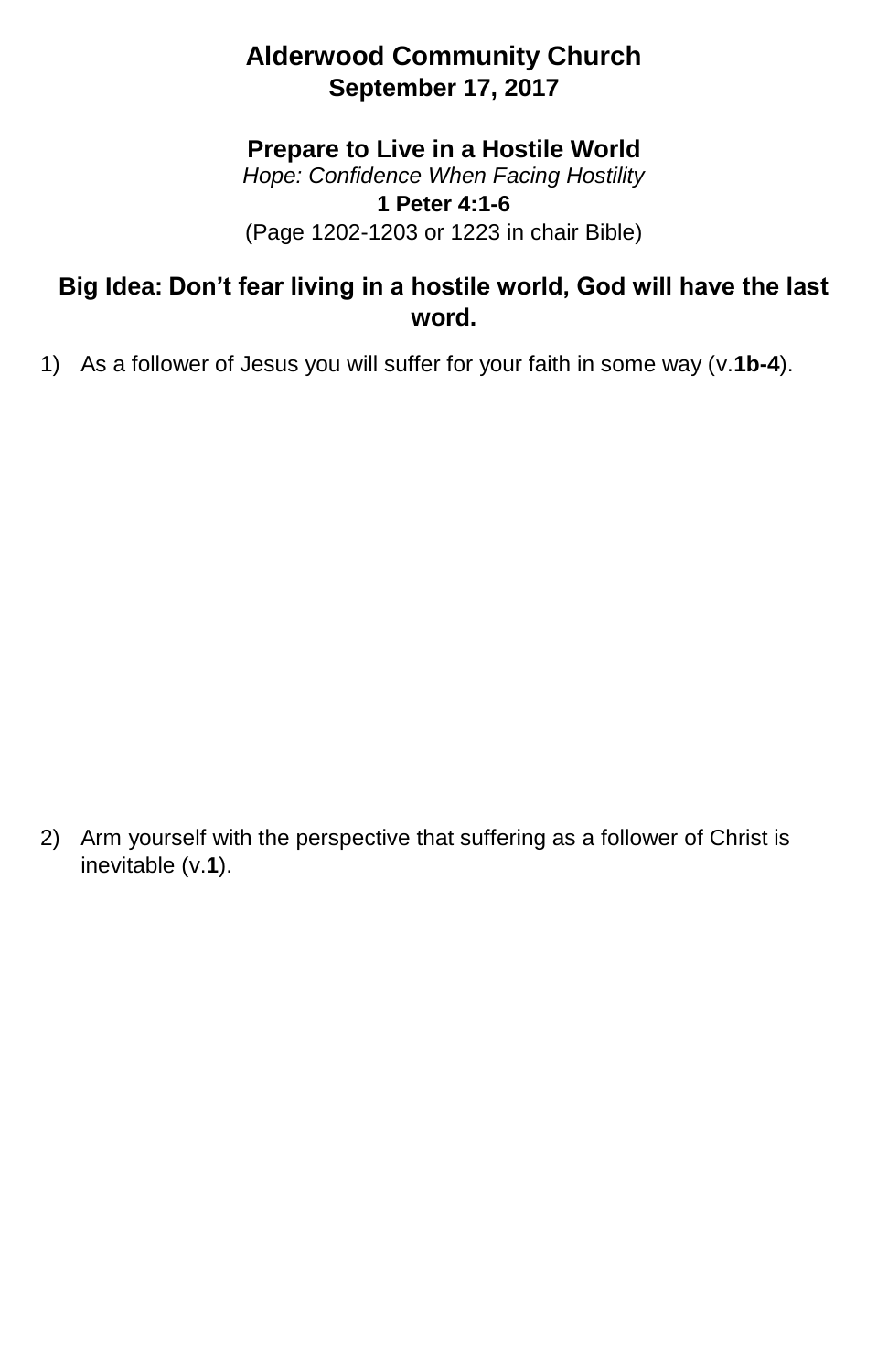3) You can rest assured that God will have the last word (v.**5-6**).

So what?

## **Sermon Questions:**

1. Can you share a time when you suffered as a Christian – either when you became a Christian or because you are a Christian?

2. Where do you feel pressure in your life to pursue evil and waste your life (v.**3**)?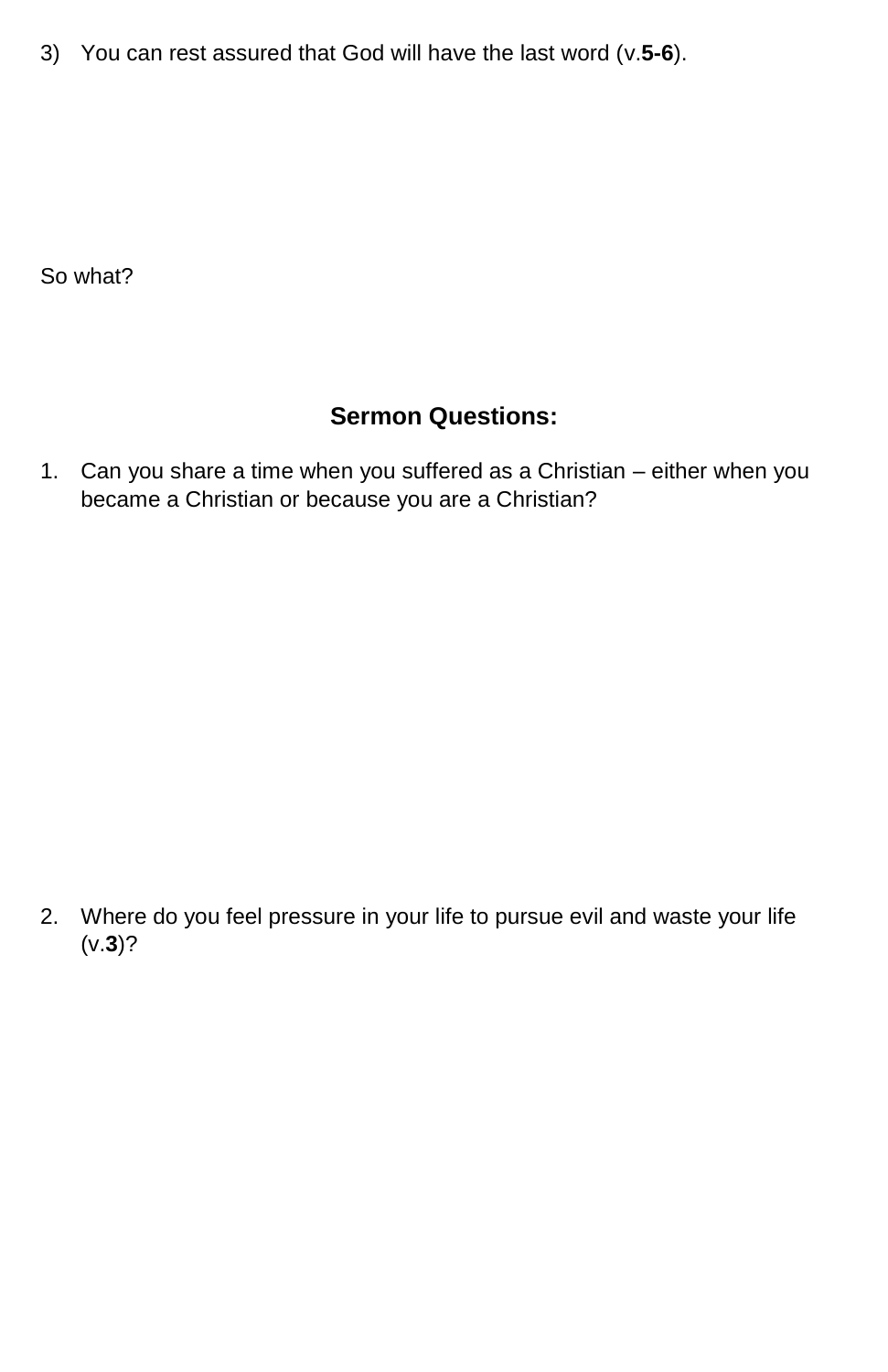3. Are people around you ever "surprised" that you don't do certain things they consider natural or normal for everyone (v.**4**)? Why are they surprised?

4. What is Peter's encouragement (v.**5**) to us when we are tempted to give in to the pressures we feel from those around us? What difference do his words make to you personally?

5. Based on Christ's sufferings, what should our attitude to suffering look like?